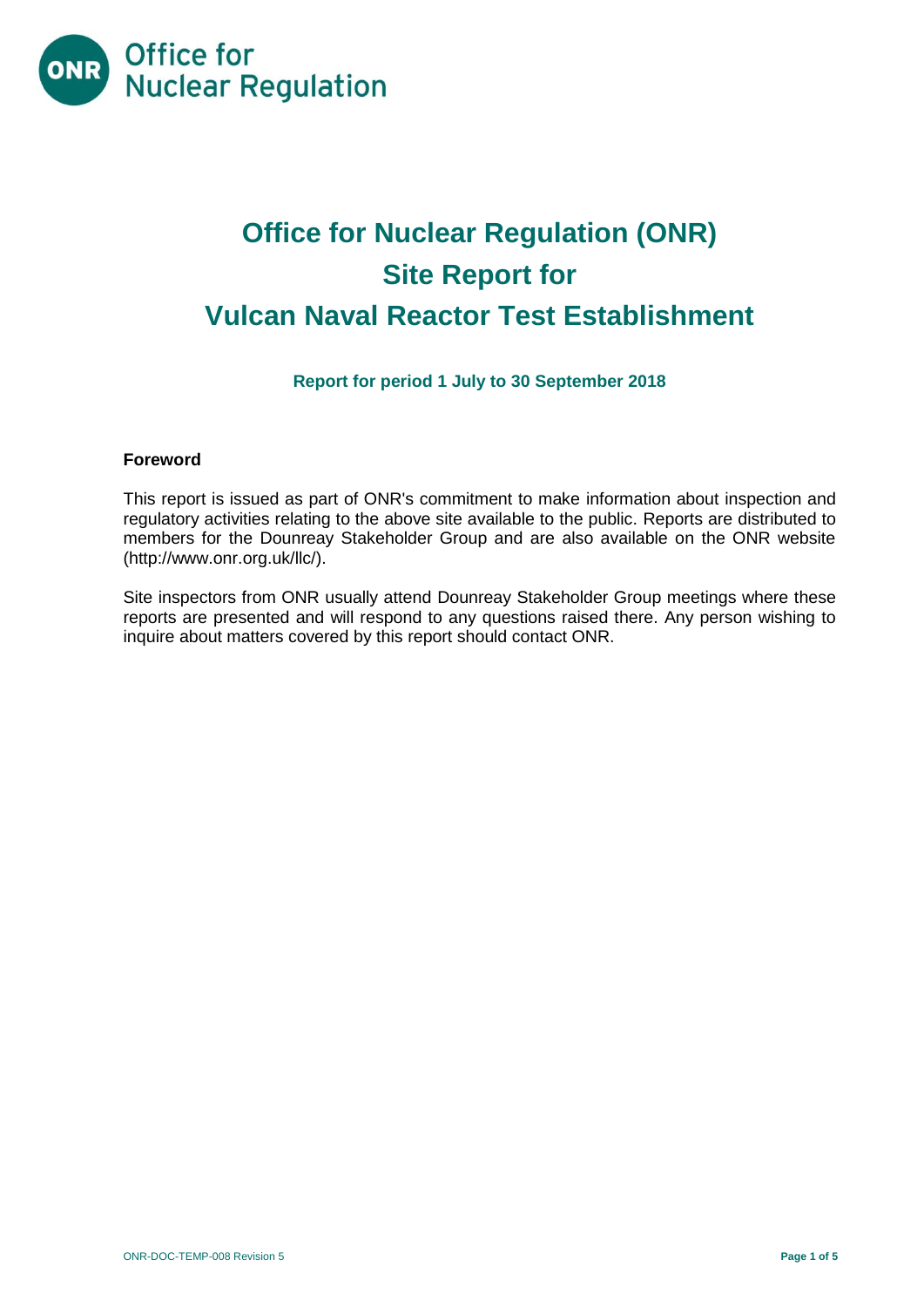# **TABLE OF CONTENTS**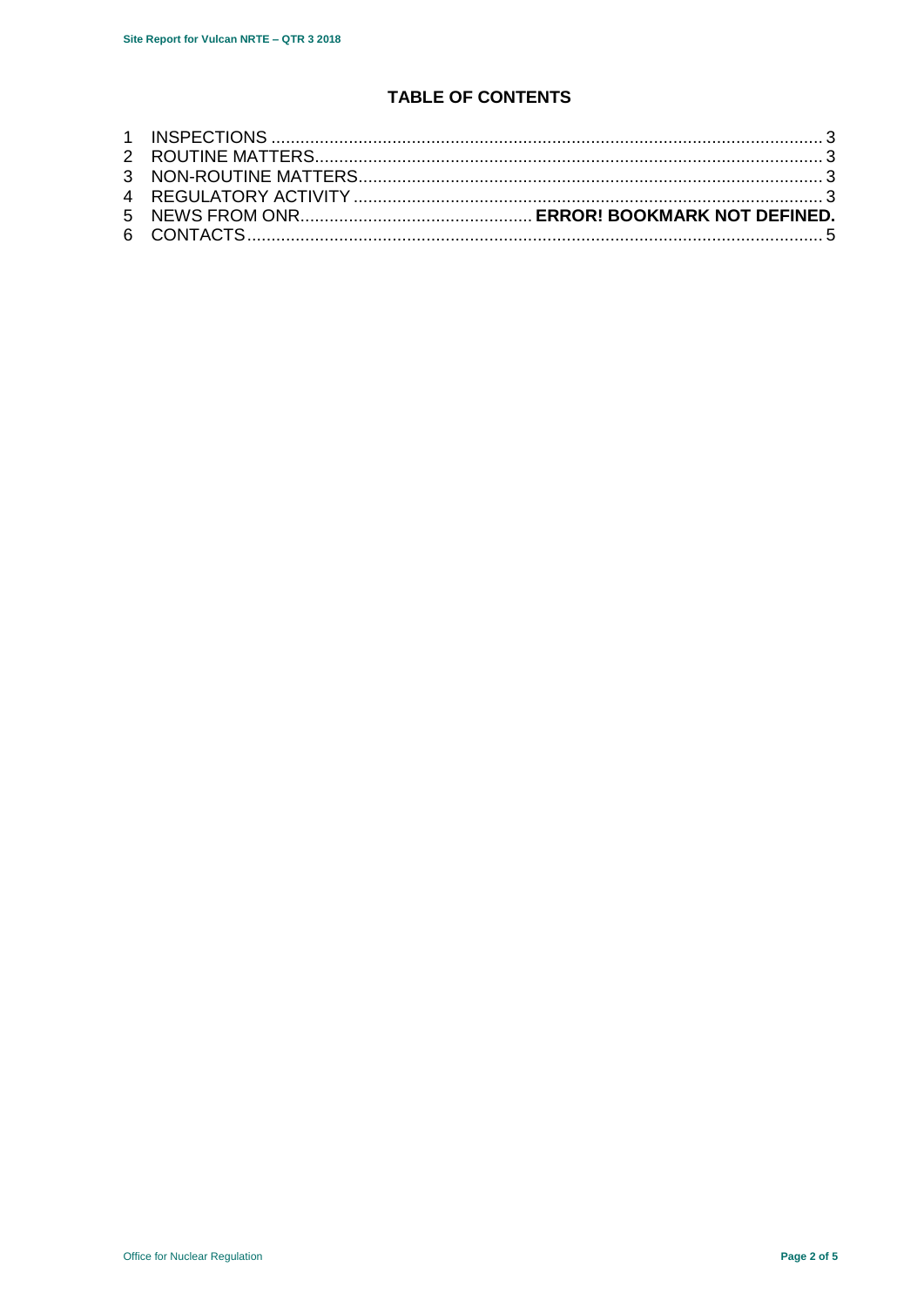#### **Vulcan Naval Reactor Test Establishment (NRTE)**

The majority of sites inspected by ONR are licensed under the Nuclear Installations Act 1965. Vulcan NTRE is not a licensed site, although it operates under Authorisation from the Ministry of Defence (MOD) Defence Nuclear Safety Regulator (DNSR). The site is adjacent to the Dounreay licensed site and is regulated by ONR through other legislation as noted below. This report summarises the inspection and regulatory activities associated with Vulcan NRTE, which are co-ordinated with inspections by DNSR.

# <span id="page-2-0"></span>**1 INSPECTIONS**

#### **1.1 Dates of inspection**

During this period no on-site inspections were undertaken by ONR.

#### <span id="page-2-1"></span>**2 ROUTINE MATTERS**

#### **2.1 Inspections**

Inspections are undertaken as part of the process for monitoring compliance with the Health and Safety at Work Act 1974 (HSWA74); and regulations made under HSWA74, for example the Ionising Radiations Regulations 2017 (IRR17), the Radiation (Emergency Preparedness and Public Information) Regulations 2001 (REPPIR), and the Management of Health and Safety at Work Regulations 1999 (MHSWR99).

No on-site inspections were undertaken this quarter.

#### **2.2 Other work**

No other work was undertaken during this quarter.

#### <span id="page-2-2"></span>**3 NON-ROUTINE MATTERS**

Licensees / authorisees are required to have arrangements to respond to non-routine matters and events. ONR inspectors judge the adequacy of the licencee's / authorisee's response, including actions taken to implement any necessary improvements.

There were no such matters or events of significance during the period.

#### <span id="page-2-3"></span>**4 REGULATORY ACTIVITY**

ONR may issue formal documents to ensure compliance with regulatory requirements. No such documents were issued during the period.

#### **5 NEWS FROM ONR**

# **Stakeholder Engagement**

• In August our Chief Nuclear Inspector Mark Foy and Deputy Chief Inspector Mina Golshan, hosted a webinar for stakeholders on the outcomes of the UK report to the Joint Convention. This is a new channel of communication which we have introduced, and further webinars are planned for November and February 2019. If you would like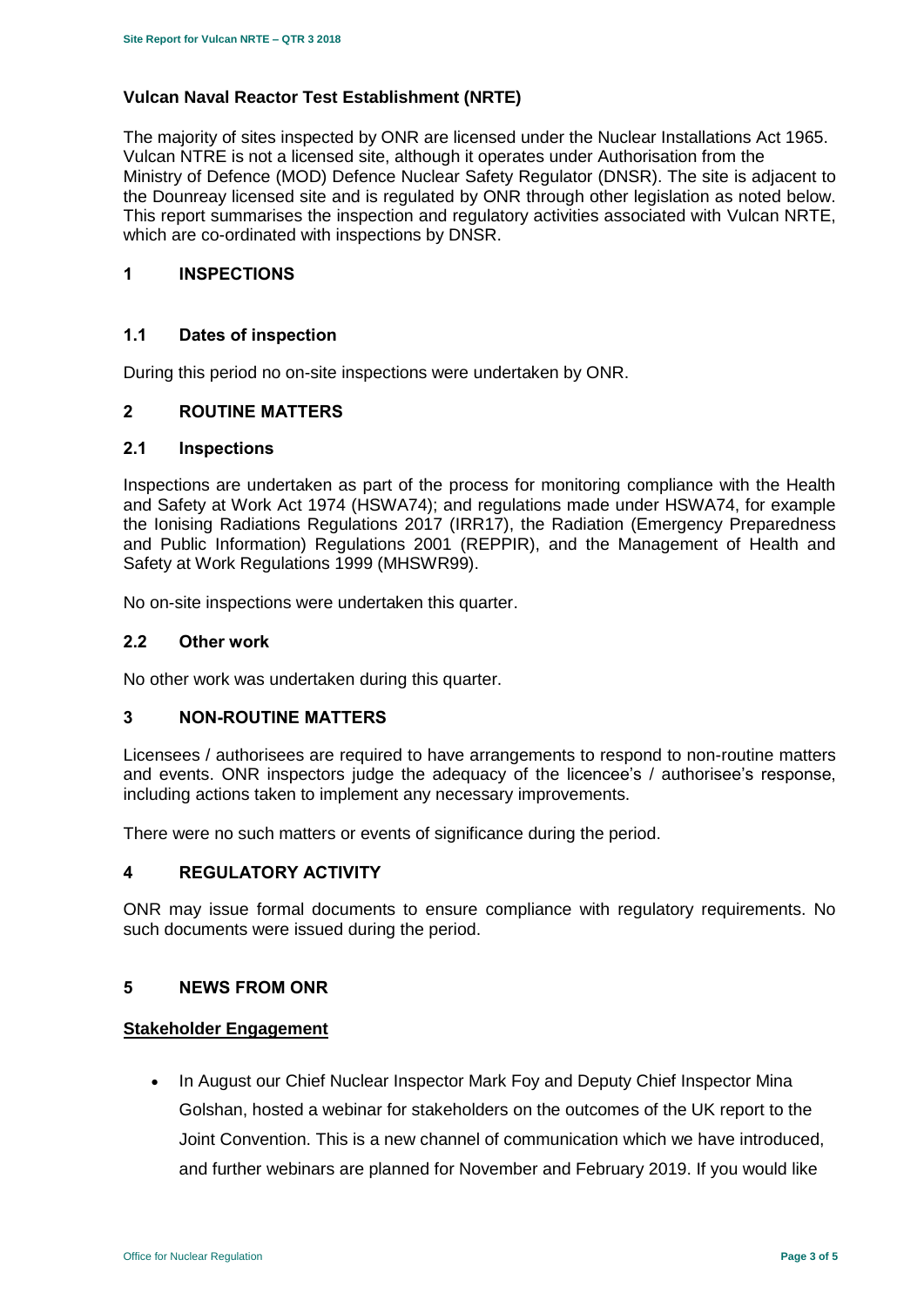to find out more, please contact the ONR Communications team at contact@onr.gov.uk

• The ONR/NGO engagement forum took place on 11 October in London. This is a forum to discuss strategic, cross-cutting regulatory matters. Site specific matters are normally addressed via Site Stakeholder Groups. We are always keen to engage with a range of stakeholders and groups on nuclear safety and security issues, so if you do represent a nuclear-interest Non-Governmental Organisation, and are not already involved through our forum or via a Site Stakeholder Group, then please get in touch with the ONR Communications team for further details, via [contact@onr.gov.uk](mailto:contact@onr.gov.uk)

# **Regulatory News**

- On 25 July we announced our decision to prosecute the Atomic Weapons Establishment for offences under Section 2  $(1)$ <sup>\*</sup> of the Health and Safety at Work etc. Act (1974). This charge related to an electrical incident on 27 June, 2017, which resulted in injury to an AWE employee. The incident was a conventional health and safety matter and there was no radiological risk to workers or the public. At a court hearing on 18 September, AWE pleaded guilty to the charge and sentencing was adjourned until 9 November, 2018.
- In a separate case brought by ONR, EDF Energy Nuclear Generation Ltd and Doosan Babcock Ltd pleaded guilty on 10 October, 2018 to offences under the Health & Safety at Work etc. Act 1974, section 3(1) and the Work at Height Regulations 2005, Regulation 4(1) respectively. The charges relate to an incident on 12 April 2017 at the Hinkley Point B nuclear power station, which resulted in a serious injury to a Doosan Babcock Ltd employee. Following a hearing at Taunton Magistrates Court, the case was committed for sentencing at Taunton Crown Court with an initial hearing date set for 16 November 2018, although this date is subject to change.
- Both of these cases related to conventional, industrial-type incidents that would have been subject to regulation by the Health and Safety executive prior to ONR's creation four years ago, when we gained responsibility for such matters on licensed sites. There was no radiological risk to workers or the public.
- Updates on each case will be published on our website [www.onr.org.uk](http://www.onr.org.uk/)